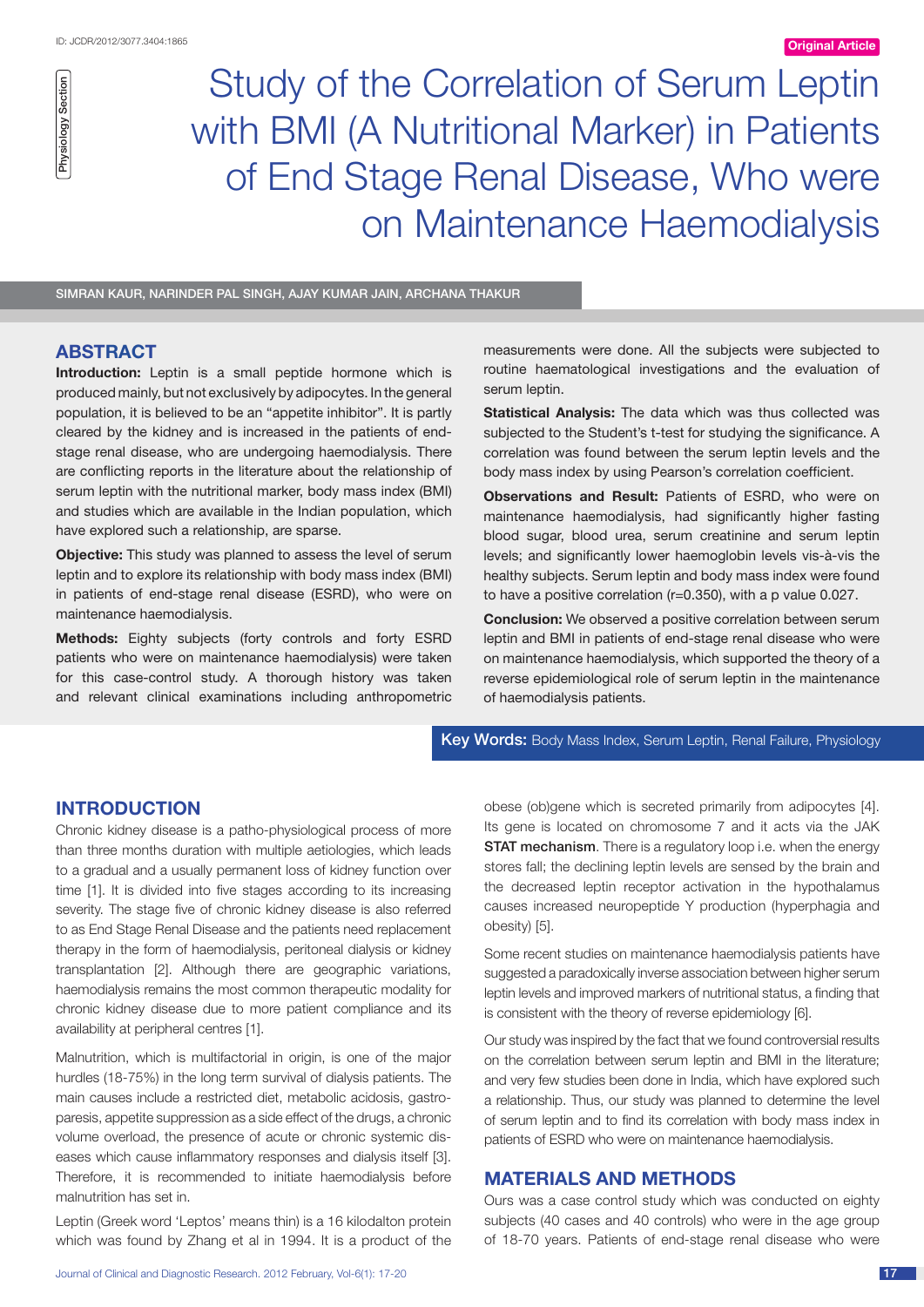on maintenance haemodialysis for more than 3 months, who consented to the study, were selected as the cases. Patients who suffered from any acute infection, acute renal failure or any endocrine disorder except diabetes mellitus and who were taking glucocorticoids 8 weeks prior or during the study, were excluded from our study. Forty apparently healthy staff members, with matched ages and body mass index were taken as the controls. This study was approved by the ethical committee of the institution.

## **Sample Size Calculation**

The Kelsey Method for unmatched case-control studies was used to compute the minimum sample size for each BMI category in the cases and the controls, by using the following inputs:

- Two-sided Confidence Level: 95%
- Power (% chance of detecting): 80%
- Ratio of sample size (Controls: Cases): 1
- % of Controls with ESRD on maintenance hemodialysis: 0%
- % of Cases with ESRD on maintenance hemodialysis: 100%

On the basis of the Kelsey Method, we needed a minimum of 4 subjects for each BMI category. To ensure sufficient sample size across the five BMI groups, we selected 40 subjects for both the cases and the control groups.

#### **Investigations**

A relevant history was taken and clinical examinations (general and physical, including anthropometry and systemic findings) were carried out, which included:

- a. Standing height with bare feet, which was measured accurate to the nearest 0.5cm.
- b. Body weight which was recorded with an "Avery" weighing scale, which was accurate to within 50 grams.
- c. Body surface area (BSA) in square meter (m<sup>2</sup>) which was calculated from the height and weight by using the "Dubois" formula

BSA (m<sup>2</sup>) = Wt (kg) <sup>0.425</sup> x Ht (cm) <sup>0.725</sup> x 0.007184

d. Body Mass Index (BMI) in kg/ m<sup>2</sup>: BMI is a reliable indicator for the estimation of body fat, wherein a high value indicates high levels of body fat. It was calculated from total *body mass* (M- i.e. weight in kilograms) and *height* (H-in meters) by using the formula:

 $BMI (kg/m^2) = M / (H \times H)$ 

Routine haematological investigations (haemogram, blood sugar, serum creatinine, urea and lipid profile) and special investigations (serum leptin) were carried out. The DRG Leptin ELISA enzyme immunoassay kit, which was a solid phase enzyme linked immunosorbent assay which was based on the sandwich principle, was used for the quantitative determination of the leptin levels in serum. The average absorbance value (OD) for each set of standards, controls and the patient samples was used for the estimation of the leptin levels in the serum. A standard curve was constructed by plotting the average absorbance value which was obtained from each standard on the vertical (Y) axis against the serum leptin concentration (ng/ml) on the horizontal (X) axis.

## **STATISTICAL ANALYSIS**

The Student's t-test was used for the analysis and a p value of  $<$ 0.05 was considered as significant. The correlation between the different parameters was studied by using Pearson's correlation coefficient.

## **RESULTS**

The mean age group was 40.6±15.50 for the cases and it was 41.1±15.8 for the controls. On comparing to the anthropometric data, no significant difference (p >0.05) was observed between the cases and the controls with respect to their age, height, weight and body mass index [Table/Fig-1].

The mean value of various biochemical parameters were calculated and tests of significance were applied. It was observed that the haemoglobin and the random blood sugar levels and the kidney function tests (urea and creatinine) were significant and that the rest (lipid profile and serum electrolytes) were not significant [Table /Fig-2].

## **SPECIAL INVESTIGATION**

The mean value of serum leptin was found to be significantly higher in males as well as in females, in patients of chronic kidney disease who were on maintenance haemodialysis as compared to that in the controls [Table /Fig-3].

[Table /Fig-4] summarizes the mean values  $\pm$  SD of serum leptin for the various BMI groups across the cases and the controls – it was observed that with an increase in the BMI levels for the cases, the corresponding serum leptin levels also increased. For the two BMI groups (18-20; 20-22 Kg/m<sup>2</sup>) for which we had data for both the cases and the controls, we found that the cases had significantly higher levels of serum leptin than the controls.

Serum leptin and BMI showed a statistically significant positive correlation in the cases, with a correlation of 0.351 and a p-value of 0.027 [Table /Fig-5].

### **DISCUSSION**

An attempt is made to determine the levels of serum leptin and to explore their relationship with BMI in patients of ESRD who were on maintenance haemodialysis. In the complex variety of the chronic kidney disease syndrome, malnutrition deserves particular attention. The markers of malnutrition are strongly associated with a poor quality of life [7]. Many causes of malnutrition have been mentioned in the literature; one of them is an increase in the serum leptin levels [3]. Zhangy et al (1994) reported that the hormone, leptin increases in chronic kidney disease and that it may be responsible for the "Anorexia Malnutrition Syndrome" [4].

The mean values  $\pm$  SD of the serum leptin levels in the present study have been significantly higher in patients of chronic kidney disease who were on maintenance haemodialysis than in the controls. This may be because the kidney is responsible for about 80% of the leptin clearance in healthy individuals. Leptin is cleared from the circulation by the process of glomerular filtration, followed by metabolic degradation in the renal tubules [8].

In patients with normal renal function, there is a net renal intake of 12% of circulating leptin, whereas in patients of chronic kidney disease, there is no renal uptake of leptin [6, 9]. Consequently, the plasma leptin concentrations are found to increase in patients with advanced renal failure, who are undergoing dialysis.

Body Mass Index (BMI) is a simple, accurate and reproducible calculation, based on height and weight. It is considered as one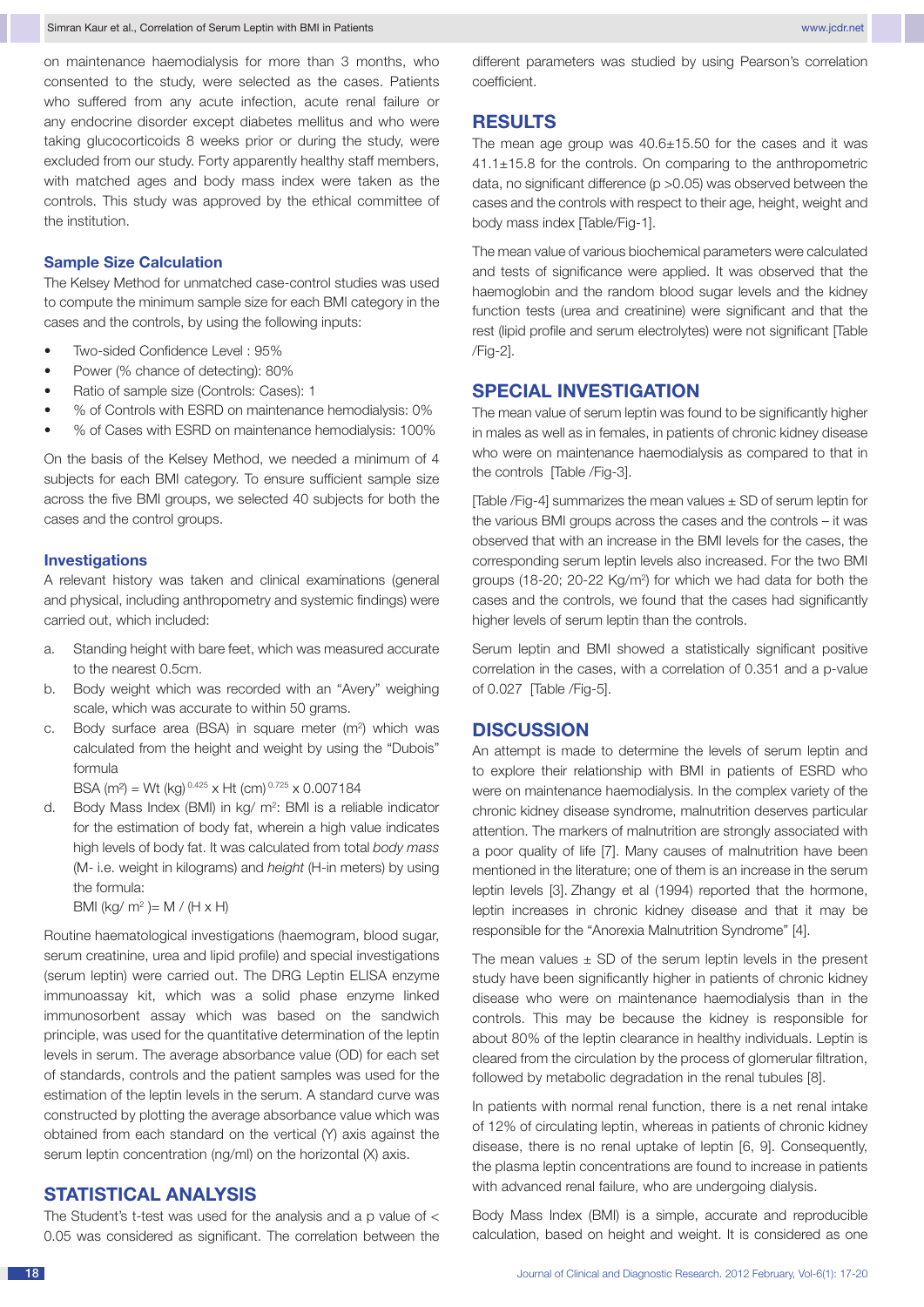| #               | Parameter               | Controls          | Cases            | P-Value           |
|-----------------|-------------------------|-------------------|------------------|-------------------|
| 1.              | Age(years)              | $41.10 \pm 15.76$ | $40.62 + 15.55$  | $0.899^{\degree}$ |
| $\mathfrak{2}.$ | Height(cm)              | $162.76 \pm 6.44$ | $163.34 \pm 7.6$ | $0.736^{*}$       |
| 3.              | Weight(kg)              | $52.9 + 4.52$     | $52.4 + 7.65$    | $0.748^{*}$       |
| 4.              | BMl(kg/m <sup>2</sup> ) | $19.96 \pm 1.19$  | $19.69 + 2.60$   | $0.550^{\circ}$   |

**[Table/Fig-1]:** Comparison of anthropometric data in two groups of subjects

\*Not Significant

| #                                                                           | Parameter             | Controls           | Cases             | P-Value         |
|-----------------------------------------------------------------------------|-----------------------|--------------------|-------------------|-----------------|
| 1.                                                                          | Hemoglobin (gm%)      | $12.93 + 0.58$     | $7.20 \pm 1.49$   | $0.000***$      |
| 2.                                                                          | Blood Sugar (mg%)     | $86.67 \pm 13.94$  | $99.58 \pm 20.52$ | $0.001$ ***     |
| 3.                                                                          | Urea (mg%)            | $29.10 \pm 5.87$   | 150.99± 59.58     | $0.000***$      |
| 4.                                                                          | Creatinine (mg/dl)    | $0.63 \pm 0.29$    | $11.17 \pm 5.62$  | $0.000***$      |
| 5.                                                                          | Sodium (meg/l)        | $140.55 \pm 3.22$  | $141.07 \pm 2.97$ | $0.439^{*}$     |
| 6.                                                                          | Potassium (meg/l)     | $4.02 + 0.29$      | $4.01 \pm 0.27$   | $0.906^*$       |
| 7.                                                                          | Cholesterol (mg/dl)   | $198.87 + 22.64$   | $192.57 + 24.64$  | 0.247           |
| 8.                                                                          | Triglycerides (mg/dl) | $124.57 + 9.28$    | 125.45± 11.47     | 0.733*          |
| 9.                                                                          | HDL (mg/dl)           | $54.92 \pm 10.18$  | $51.67 \pm 7.54$  | $0.075^{\circ}$ |
| 10.                                                                         | LDL (mg/dl)           | $101.65 \pm 15.64$ | $102.25 + 14.98$  | $0.855^*$       |
| <b>[Table/Fig-2]:</b> Mean and standard deviation of Biochemical parameters |                       |                    |                   |                 |

\*Not Significant; \*\*\*Highly Significant

of the markers for the estimation of malnutrition [10]. Studies which are available in the literature, which have looked into the correlation between the serum leptin levels and body mass index in haemodialysed patients of ESRD have controversial results.

The present study further reinforces the direct correlation of serum leptin with BMI in chronic kidney disease patients who were on haemodialysis. This paradoxical inverse association between higher serum leptin levels and an improved nutritional status (increase in BMI) is consistent with the theory of reverse epidemiology [6].

| # | <b>Subjects</b>        | N  | <b>Controls</b> | <b>Cases</b>  | <b>P-Value</b>   |
|---|------------------------|----|-----------------|---------------|------------------|
|   | All Subjects           | 40 | $0.68 + 0.55$   | $1.44 + 0.72$ | $***$<br>< 0.001 |
| 2 | Males Subjects         | 20 | $0.77+0.56$     | $1.17 + 0.71$ | $***$<br>< 0.001 |
|   | <b>Female Subjects</b> | 20 | $0.59 + 0.55$   | $1.71 + 0.64$ | $***$<br>< 0.001 |

**[Table/Fig-3]:** Serum Leptin (ng/ml) in males and females across cases and controls

\*\*\* Highly Significant

|                                                                              |                               | Controls |                     | Cases |                     |
|------------------------------------------------------------------------------|-------------------------------|----------|---------------------|-------|---------------------|
| #                                                                            | <b>BMI</b>                    | N        | <b>Serum Leptin</b> | N     | <b>Serum Leptin</b> |
| 1                                                                            | $<$ 18 Kg / M <sup>2</sup>    | 4        | $0.68 \pm 0.62$     | 8     | $1.21 \pm 0.62$     |
| 2                                                                            | $18 - 20$ Kg / M <sup>2</sup> | 10       | $0.85 \pm 0.66$     | 14    | $1.32 \pm 0.89$     |
| 3                                                                            | $20 - 22$ Kg / M <sup>2</sup> | 16       | $0.63 \pm 0.52$     | 8     | $1.31 \pm 0.46$     |
| $\overline{4}$                                                               | $22 - 24$ Kg / M <sup>2</sup> | 5        | $0.66 \pm 0.59$     | 6     | $1.93 \pm 0.59$     |
| 5                                                                            | $> 24$ Kg / M <sup>2</sup>    | 5        | $0.50 \pm 0.49$     | 4     | $1.83 \pm 0.67$     |
| Total                                                                        |                               | 40       | $0.68 \pm 0.55$     | 40    | $1.44 \pm 0.72$     |
| <b>[Table/Fig-4]:</b> Serum Leptin (ng/ml) for various BMI categories across |                               |          |                     |       |                     |

Cases and Controls

## **CONCLUSIONS**

We observed a positive correlation between serum leptin and BMI in patients of end-stage renal disease who were on maintenance haemodialysis, which supports the theory of a reverse epidemiological role of serum leptin in the maintenance of haemodialysis patients.

# **SCOPE FOR FURTHER STUDIES**

The leptin receptor insensitivity may contribute to an increase in the serum leptin levels and peripheral leptin resistance. Further studies can attempt to assess this impact of leptin receptor insensitivity.

Other pro-inflammatory cytokines such as interleukin 1 (IL 1) and tumour necrosis factor α (TNF α) may also cause inflammation. Further studies can investigate this hypothesis further.